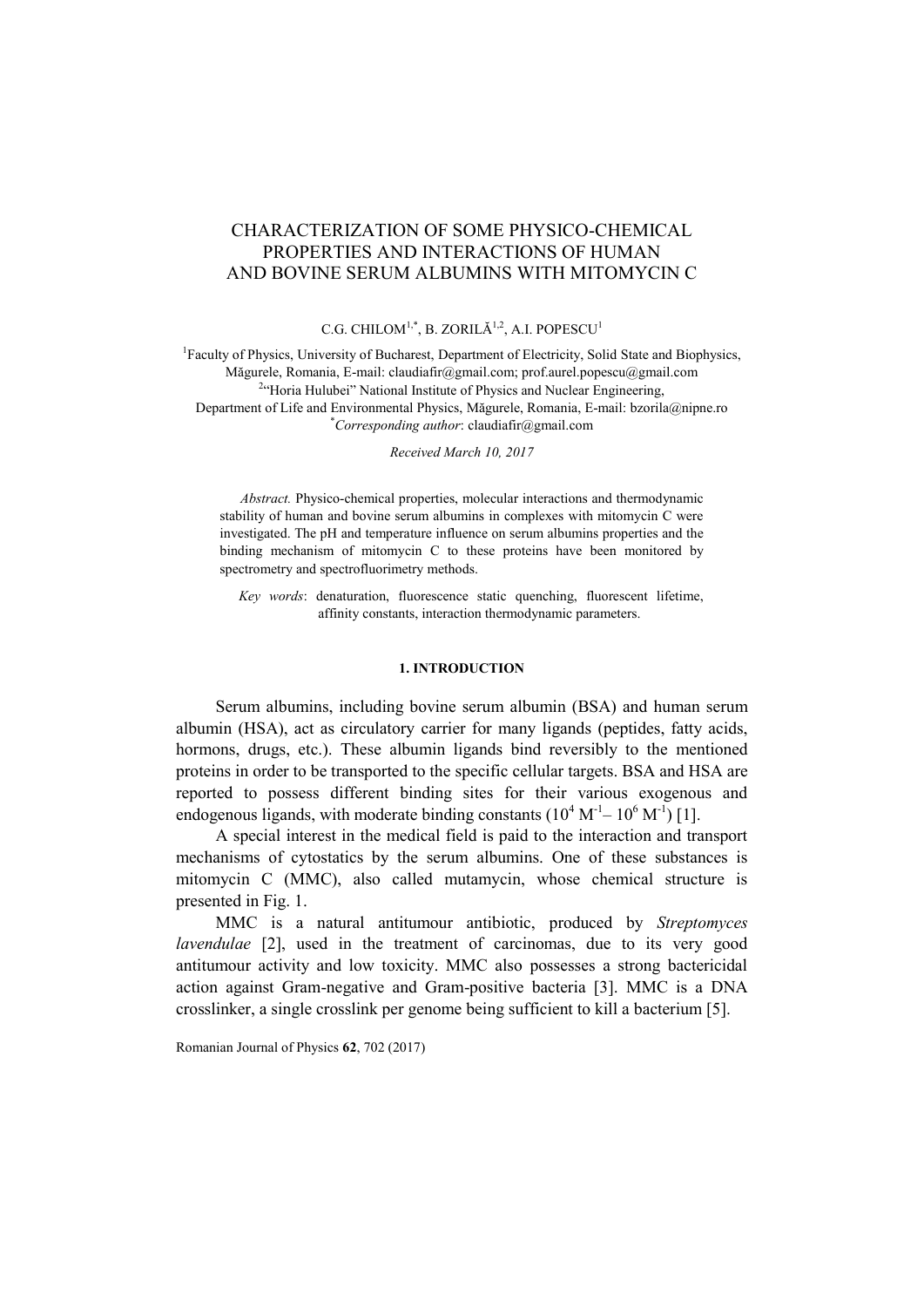

Fig. 1 – Chemical structure of the mitomycin C molecule [4].

In this paper, we report the results obtained from MMC binding both to BSA and HSA. The importance of such studies is connected to the action of this molecule on cancer cells in various tissues and organs (*e.g*., breast, colon, head, and neck) [6]. There are evidences that MMC can be encapsulated in serum albumin microspheres in order to be delivered to the tumour sites and to maintain thus a prolonged antibiotic release [7]. Therefore, the investigation of the MMC action mechanism on serum albumins represents an important theme both in medical and pharmacological fields. However, *in vitro* studies showed that HSA induces changes in the biological activity of MMC. For instance, the MMC activity is reduced in the presence of HSA [8]. Also, the modification of biological activity of several anti-tumour drugs, including MMC, by binding to BSA was reported in the literature [9].

### **2. MATERIALS AND METHODS**

*Proteins.* Bovine and human serum albumins (purity over 98 %) were purchased form SIGMA. Protein concentrations were measured using a *Perkin Elmer Lambda 2S* spectrophotometer in the ultraviolet range, on the basis of standard molar absorption coefficients at 280 nm ( $\varepsilon$  = 44,000 M<sup>-1</sup>cm<sup>-1</sup> for BSA and  $\varepsilon$  = 36,000 M<sup>-1</sup>cm<sup>-1</sup> for HSA).

*Mitomycin C.* Mitomycin C, MMC, with  $C_{15}H_{18}N_4O_5$  molecular formula and MW = 334.33 Da was purchased from Fluka AG. MMC concentration was measured on the basis of standard molar absorption coefficient at 360 nm  $(\epsilon = 23,000 \text{ M}^{-1} \text{ cm}^{-1}).$ 

*Buffer solution.* Proteins were dissolved in 100 mM HEPES buffer, pH 7.4, using bi-distilled water. pH of the buffer and protein solutions was adjusted and measured using a *inoLab* 7110 pH-meter. The pH-dependence studies of the albumins-MMC interactions, were performed over a broad range of pH from 3 to 9.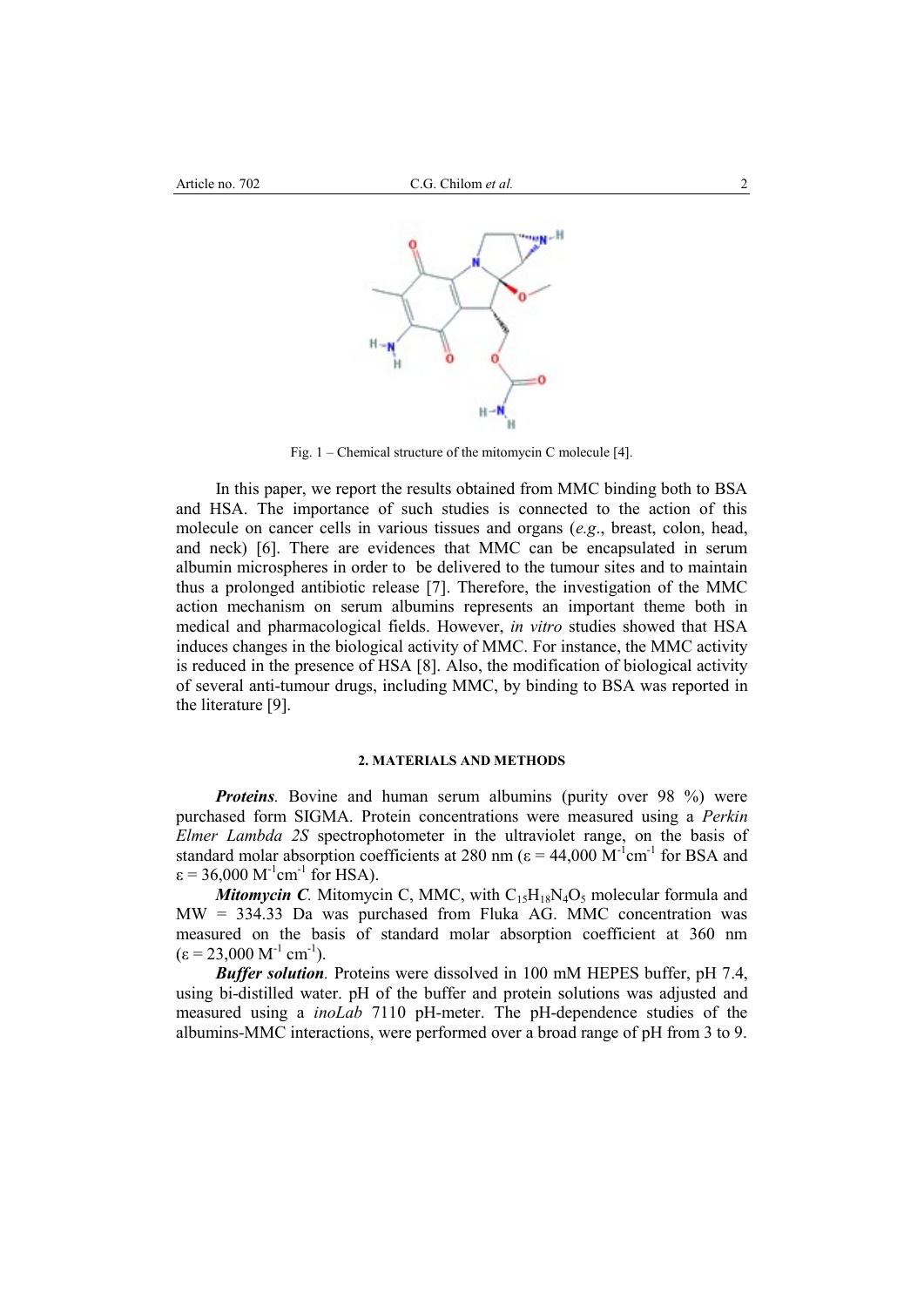*UV-Vis Spectroscopy*. The absorption spectra, both in the UV and visible (Vis) ranges, were recorded with a *Perkin Elmer Lambda 2S* spectrophotometer, in 10 mm x 10 mm quartz cuvette, with a rate of 500 nm/min.

*Spectrofluorimetry*. Fluorescence emission spectra were recorded by a *Perkin Elmer MS 55* spectrofluorometer, in the spectral range 300–500 nm, with 500 nm/min speed. Measurements were performed in 10 mm  $\times$  10 mm quartz cuvette. The excitation wavelength, for each albumin, was 290 nm. For the BSA-MMC interaction, the slit for the excitation monocromator was 5.0 nm and the slit for the emission monochromator was set at 4.5 nm. Titration quenching experiments were carried out by successive additions of the quencher in the protein solution (2  $\mu$ M). The overall dilution did not exceeded 3.0 %. The solutions were mixed and kept 3 min. before the measurements. The binding mechanism was monitored at two temperature values: 25 °C and 35 °C.

*Time resolved fluorescence*. Fluorescence lifetimes of tryptophan (Trp) residues in BSA and HSA, and also of protein complexes with MMC, were measured into a home-made time resolved fluorimeter, built around a TimeHarp 200-Time Correlated Single Photon Counting acquisition board (PicoQuant, Germany). All opto-mechanical components were purchased from Thorlab (Thorlab, Germany). Fluorescence measurements were performed using the following optical filters: XHQA330 High Transmission Bandpass Filter (330 nm, FHWM 10 nm), XHQA340 High Transmission Bandpass Filter (340 nm, FHWM 10 nm), XHQA350 High Transmission Bandpass Filter (350 nm, FHWM 10 nm) and XUL0325 Longpass Filter (UV 325 nm). All filters where purchased from Asahi Spectra (Asahi Spectra, USA). As excitation source it was used PLS 8-2-363 (283 nm, FHWM 10 nm) LED, controlled by PDL 800-D at 10 MHz pulse repetition rate (PicoQuant, Germany). The protein samples were measured in a  $10 \text{ mm} \times 10 \text{ mm}$  quartz cuvette, in a thermostated sample holder equipped with a magnetic stirrer. The Peltier thermostat, type 5R7-001 Temperature Controller with RS-232 interface, was purchased from Oven Industries (Oven Industries, PA, USA). Fluorescence decays were recorded with TimeHarp 200 data acquisition software and analyzed with FluoFit software (PicoQuant, Germany). The fluorescence decays of Trp residues were obtained using a time-correlated singlephoton-counting. Data obtained from fitting were processed using the OriginPro 2016 software package (OriginLab Corporation, Northampton, MA, USA).

## **3. RESULTS AND DISCUSSIONS**

The influence of the environmental factors, such as pH, on a protein structure or a protein-ligand interaction can be detected by UV-Vis absorption spectroscopy,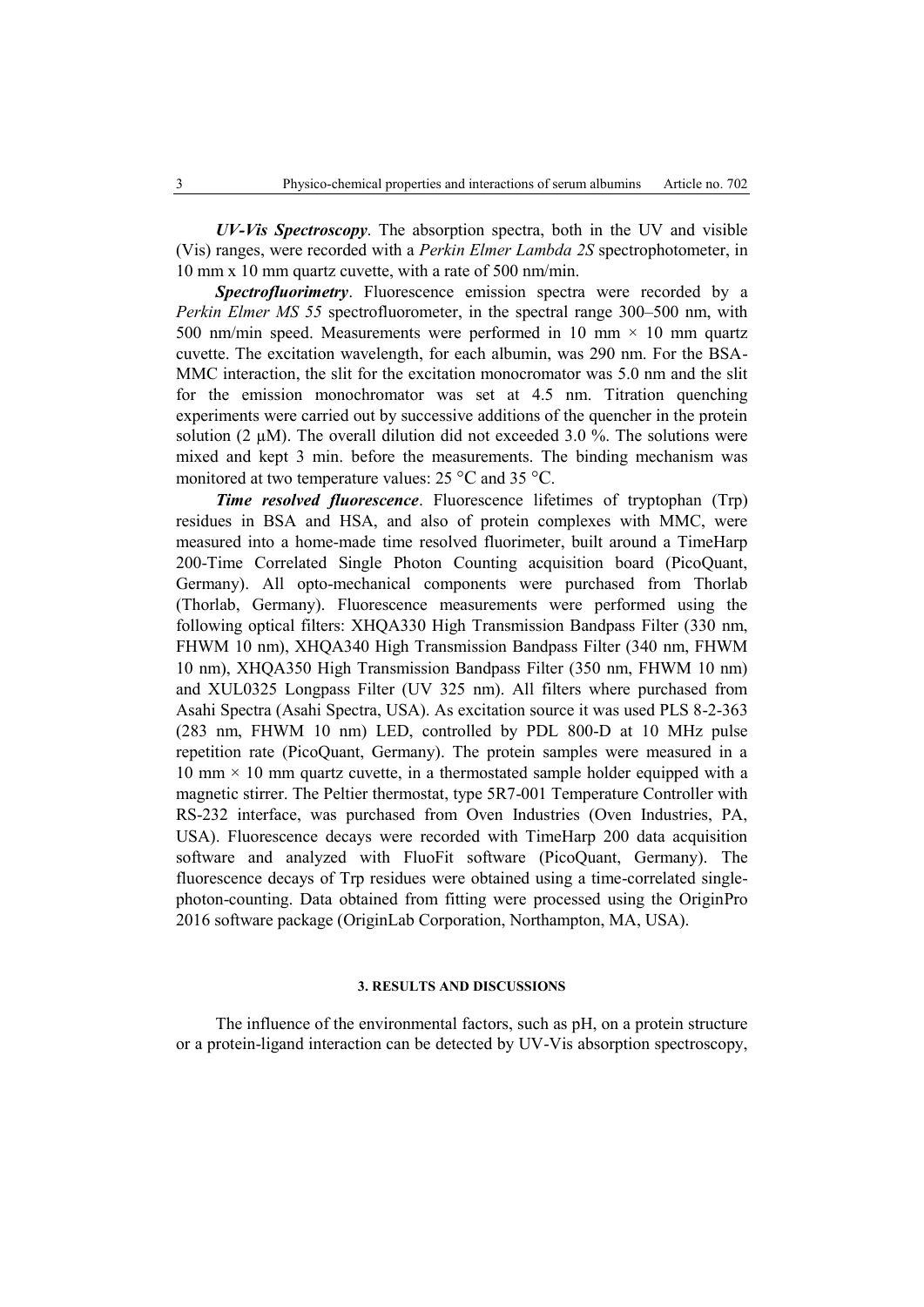by measuring the changes in the absorption of the protein molecules. The UV-Vis absorption spectrum of proteins exhibits a broad band (200–350 nm) in the UV region, with a maximum at 280 nm, due to the electronic transitions of Trp and tyrosine (Tyr) residues. Slight changes in the absorption maximum and molar absorptivity of proteins (alone or in molecular complexes) can occur with the variations of pH. Both protein structure changes and protein-ligand interactions can be investigated by steady-state fluorescence. In the case of proteins, the observed fluorescence signals, at the molecular level, can be interpreted by the assigment of the fluorescent properties (quantum yield, wavelength of fluorescence maximum, fluorescence lifetime) to Trp residues [10]. Both serum albumins possess the Trp amino acid in their sequences (Trp-134 and Trp-213 in BSA and respectively, Trp-214 in HSA). Because Trp residues are intrinsic chromophores of these two proteins, the fluorescence of the Trp, as a fluorescence marker, was monitored.

## 3.1. THE INFLUENCE OF ENVIRONMENTAL FACTORS ON BSA-MMC AND HSA-MMC STRUCTURES

*Influence of pH on albumin-MMC complexes.* Albumins have the ability to undergo reversible conformational transitions, with changes in pH [11]. This feature is very important for the mechanisms of the ligand/drug release and distribution. Both proteins undergo five structure modifications, at different pH values. Their expanded (E) form appears at  $pH < 3.5$ ; the fast form (F) appears at  $pH \sim 4.0$ ; the normal (N) form is predominant from  $pH$  4.5 to  $pH$  7.0; the B form appears between pH 8.0 and 9.0; the aged (A) form appears at  $pH > 9.0$  [11, 12]. On the other hand, it is known that spontaneous activation of MMC at acidic pH has been reported in chemical systems [6]. The survival of MMC-treated cells is influenced by the pH of the environment and also by the intracellular pH [13]. Thus, the *in vitro* pH influence on the serum albumins-MMC complexes behaviour is necessary to be known.

The pH influence on the bovine and human serum albumins-MMC complexes, monitored by UV absorption spectroscopy, is presented in Fig. 2. One can see that unusual forms of pH dependence of BSA-MMC (■) and HSA-MMC (●) complexes were obtained. Increasing the pH from 3 to 12 led to a random variation of the absorption of albumins-MMC complexes (Fig. 2). It is interesting to note that a minimum absorption peak was found around  $pH = 7.4$  for both MMC-albumin complexes. At  $pH = 7.4$ , serum albumins are found in the form (N) with normal physiological activities.

In the case of acidic pH, the absorption of the chromophores in proteins is greater than at basic pH values, for both albumin – MMC complexes. This can be due to the spontaneous activation of MMC at acidic pH.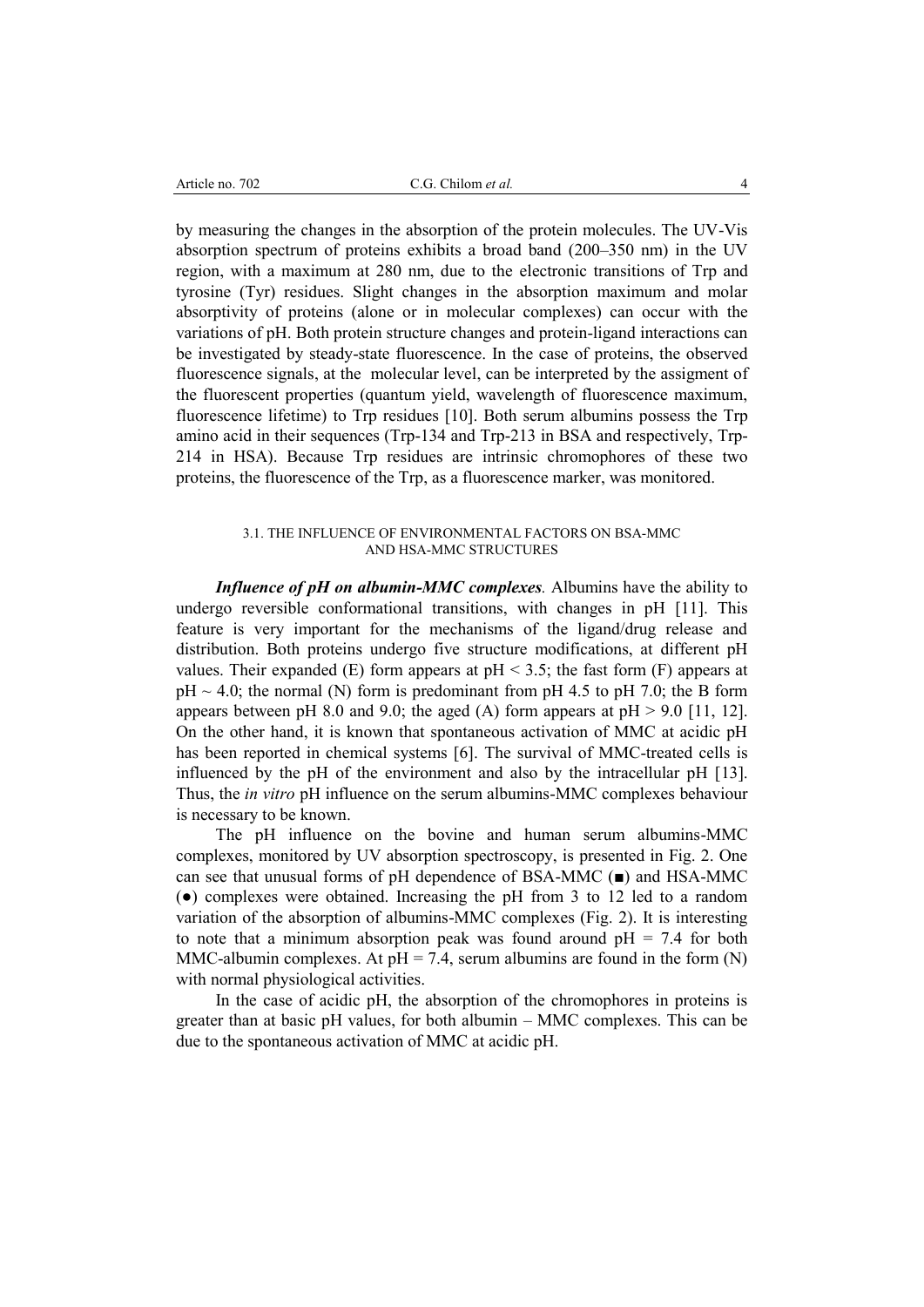

Fig. 2 – The effect of pH on BSA-MMC (■) and HSA-MMC (●) complexes, monitored at 280 nm. All samples were dissolved in 100 mM HEPES buffer.

*Influence of temperature on the complexes BSA-MCC and HSA-MCC*. In order to understand the mechanism affecting BSA and HSA structures when temperature is changed, their denaturation studies were performed, both in the absence and presence of MMC. Intrinsic fluorescence of BSA and HSA (measured at 345 nm for BSA and 336 nm for HSA) was used to monitor the denaturation of the two albumins, in the presence and absence of the ligand (Fig. 3).



Fig. 3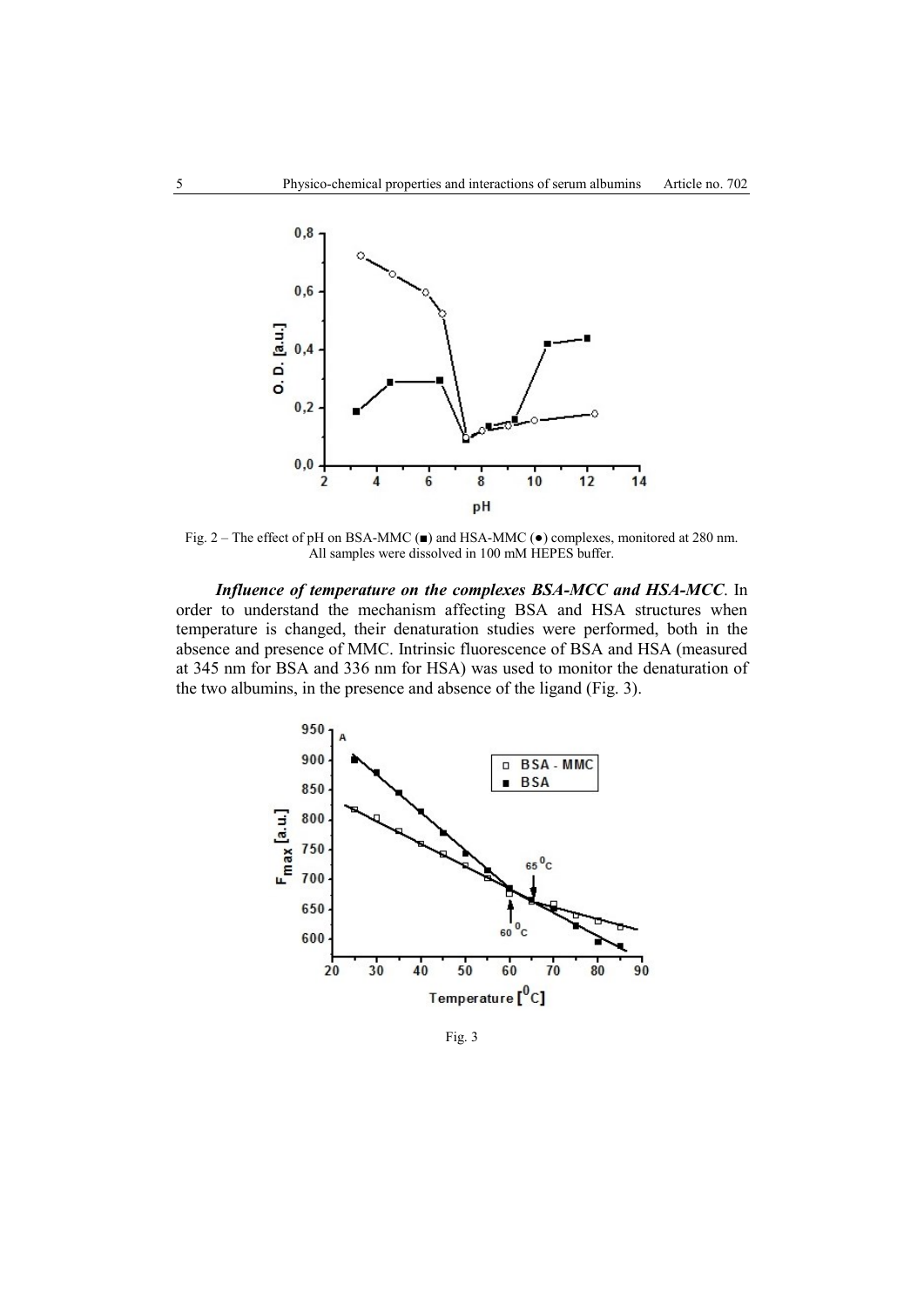

Fig. 3 (continued) – The denaturation process of BSA (■), HSA (●), BSA-MMC (□) and HSA-MMC  $\circ$  complexes, monitored by fluorescence emission. All samples contain 2  $\mu$ M protein and were dissolved in 100 mM HEPES buffer, at  $pH = 7.4$ .

The denaturation process induces changes in the functional properties of albumins and of their complexes with MMC. The denaturation occurs slowly, in one step, for both albumins, with a transition temperature (marked by arrows for each denaturation process of the proteins or complexes) around 60 °C for BSA and 70 °C for HSA, and respectively, around 65 °C for BSA-MMC and 75 °C for HSA-MMC complexes.

#### 3.2. INVESTIGATION OF THE INTERACTION MECHANISM OF BSA AND HSA WITH MMC

Any biological process, involving proteins, depends on the protein coupling with their specific ligands. At present, several methods (*e.g*., analytical ultracentrifugation, spectrofluorimetry, surface plasmon resonance, equilibrium dialysis, and titration isothermal calorimetry) enable the determination of the affinity constant of such molecular recognition processes. Most of the physical and chemical processes are accompanied by thermal effects that can be used as a starting point for a range of analytical methods and determination of thermodynamic parameters (changes in free energy, *ΔG*, enthalpy, *ΔH*, and entropy, *ΔS*).

The aim of this work was to characterize the fluorescence quenching mechanism and to calculate the binding parameters of the ligand MMC to BSA and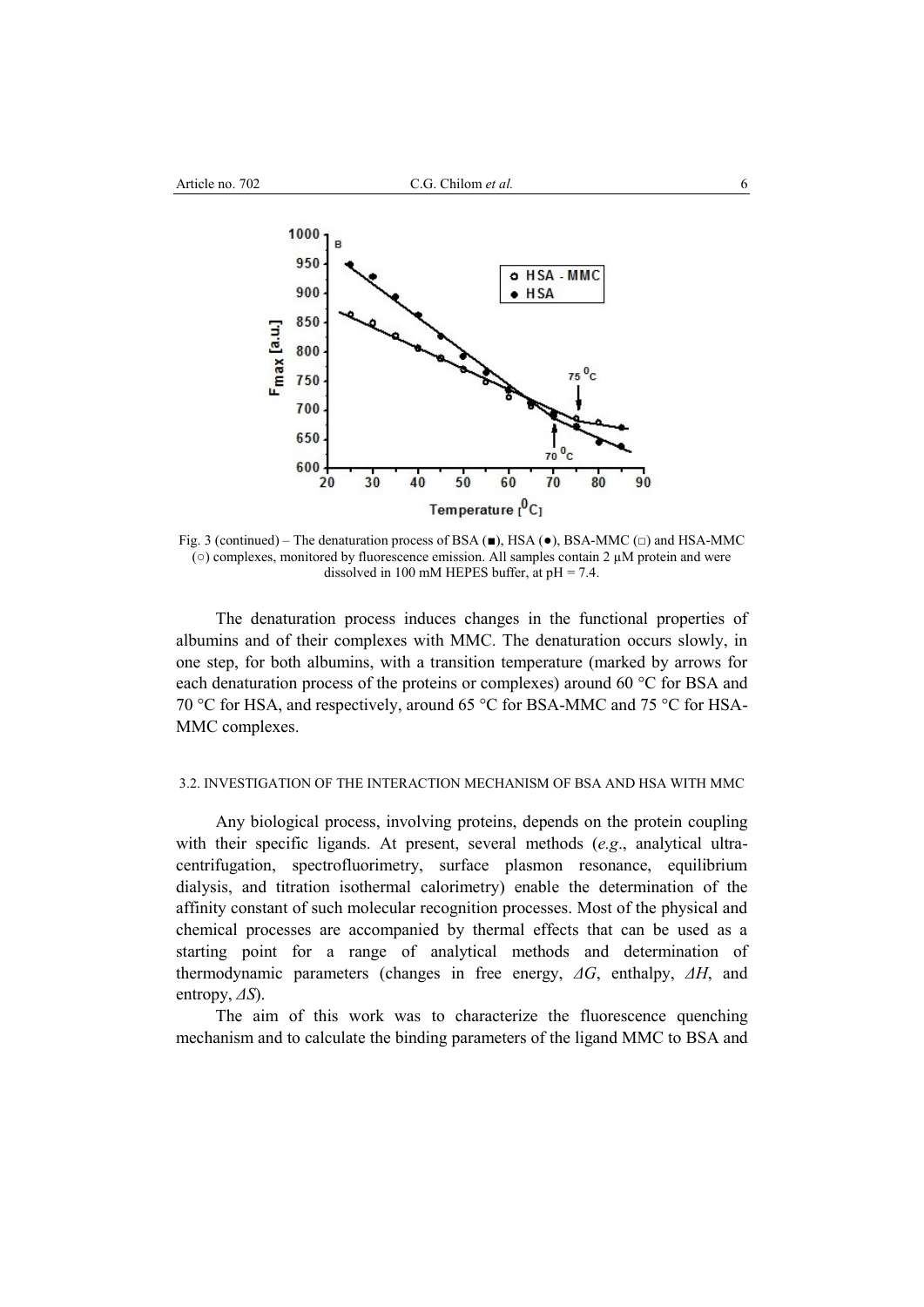HSA. Intrinsic fluorescence intensities of BSA and HSA can provide information on conformational changes of proteins before and after ligand binding. The fluorescence emission spectra of BSA and HSA (excitation wavelength of 290 nm) in the absence and in the presence MMC (at different concentrations) show that these proteins exhibit strong fluorescence emission peaks (at 345 nm for BSA and 336 nm for HSA). MMC had no intrinsic fluorescence at excitation wavelength of 290 nm. The emission intensities of BSA and HSA decrease gradually with the increasing concentration of MMC. A blue shift was also observed with increase of MMC concentration, suggesting that MMC interacts with both BSA and HSA. Therefore, the albumin fluorescence quenching mechanisms by MMC was monitored.

A quencher is a small molecule that may penetrate the internal structure of a protein, diffusing and colliding with the aromatic groups of the protein amino acids, decaying the fluorescence [10]. The mechanism of a quencher binding to a macromolecule may be either static or dynamic (*i.e*., by collision) [14]. The quenching is static when the distance between the excited fluorophore and a quencher is fixed. In the static quenching, the quencher-fluorophore complex is non-fluorescent. The dynamic (collisional) quenching depends on diffusion. In the dynamic quenching, the quencher diffuses to the fluorophore during the lifetime of the excited state, makes contact with it in this excited state and then, the fluorophore returns to the ground state, without photonic emission [15].

The BSA-MMC and HSA-MMC binding mechanisms were investigated using a constant concentration of protein  $(2 \mu M)$  and increasing concentrations of MMC, from 0  $\mu$ M to 14  $\mu$ M. The effect of adding different amounts of MMC to BSA and HSA was investigated at 25 °C and 35 °C, respectively.

The binding effect of MMC to proteins is revealed by the Stern-Volmer plot (Fig. 4) which allows the calculation of the Stern-Volmer constant,  $K_{SV}$ . The data obtained from the quenching of the Trp intrinsic fluorescence of BSA and HSA were used to estimate the quenching constant  $(K_{SV})$  and the bimolecular constant  $(K_q)$  for the protein-ligand complex, using the Stern-Volmer equation:

$$
F_0 / F = 1 + K_q \tau_0[Q] = 1 + K_{SV}[Q], \tag{1}
$$

where  $F_0$  is the fluorescence intensity in the absence of quencher,  $F$  is the fluorescence intensity in the presence of the quencher, [*Q*] is the concentration of the quencher,  $K_q$  is the bimolecular quenching rate constant and  $\tau_q$  is the average lifetime of the molecule in the absence of the quencher, observed at 350 nm. These values are listed in Table 1.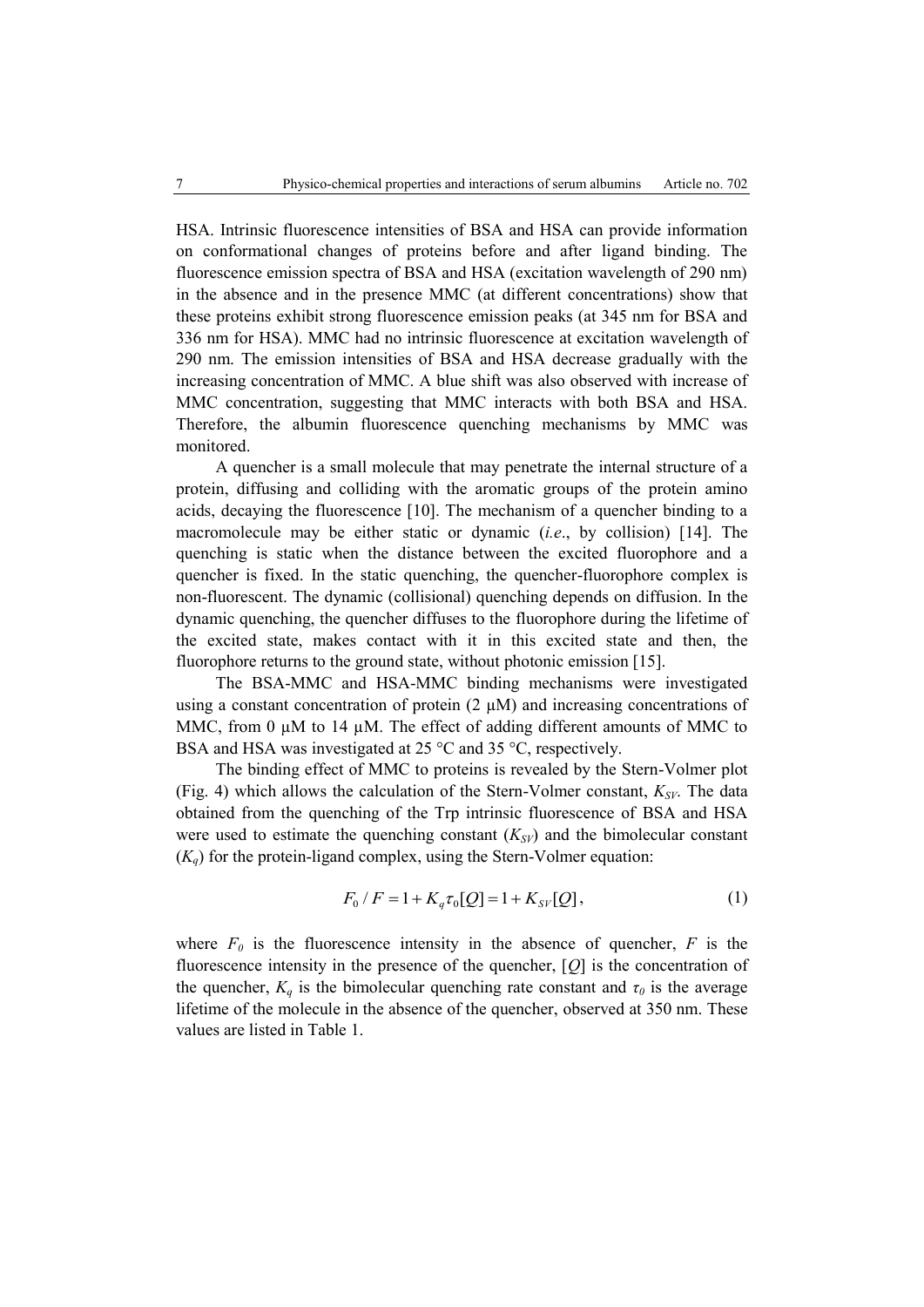

Fig. 4 – Stern-Volmer plots of BSA-MMC (A) and HSA-MMC (C) interactions in 100 mM HEPES buffer, at pH = 7.4 at two different temperatures: 25  $^{\circ}$ C and 35  $^{\circ}$ C.

The Stern-Volmer quenching constants for BSA-MMC and HSA-MMC, at 25 °C and 35 °C, are listed in Table 1. As one can see, the Stern-Volmer constant and the biomolecular constant values decrease with temperature increase for both albumins-MMC complexes. These results indicate that MMC is a static quencher.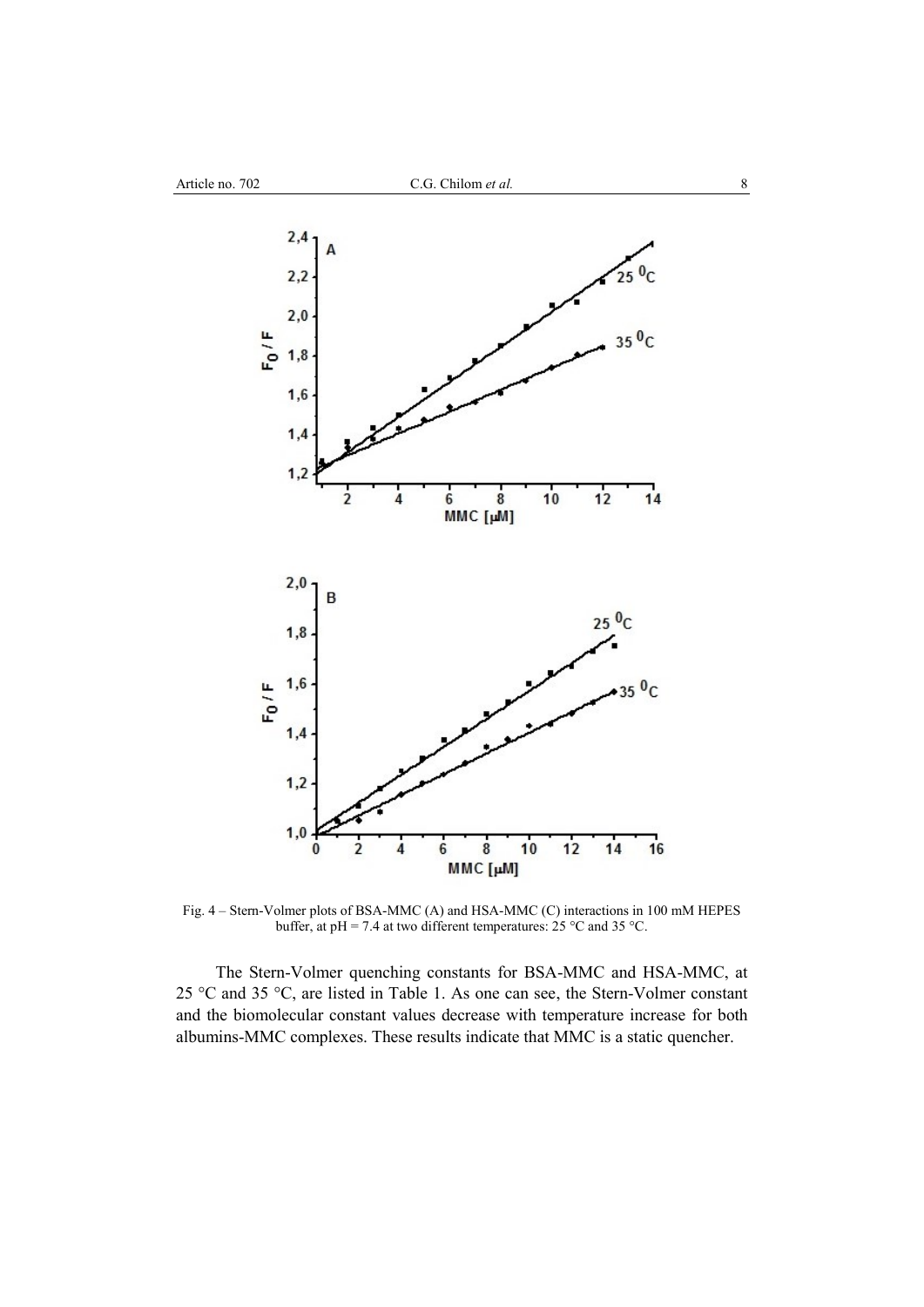### *Table 1*

| T<br>L0C. | $K_{\rm sv} \times 10^4$<br>$\rm [M^{\circ}]$ | $K_q \times 10^{12}$<br>$s^{-1}$ | r*      |  |  |  |  |
|-----------|-----------------------------------------------|----------------------------------|---------|--|--|--|--|
| BSA       |                                               |                                  |         |  |  |  |  |
| 25        | 8.91                                          | 1.96                             | 0.99157 |  |  |  |  |
| 35        | 5.51                                          | 1.34                             | 0.99570 |  |  |  |  |
| HSA       |                                               |                                  |         |  |  |  |  |
| 25        | 5.58                                          | 1.09                             | 0.99682 |  |  |  |  |
| 35        | 4.14                                          | 0.90                             | 0.99658 |  |  |  |  |

Stern-Volmer quenching constants, calculated at 25 °C and 35 °C

*r\** is the regression coefficient.

Fluorescence spectra were also used to study the interaction of BSA and HSA with MMC. Affinity constant,  $K_A$ , and the stoichiometry,  $n$ , were calculated from Scatchard plot of the binding of MMC to BSA and HSA (Fig. 5), using the double logarithmic representation, according to the equation:

$$
\log(F_0/F) = \log K_A + n \log Q.
$$
 (2)

As one can see from Table 2, MMC binds to the two albumins with 1:1 stoichiometry. The affinity constants  $(5.44 \times 10^4 \text{ M}^{-1})$  at  $25 \text{ °C}$  and  $1.33 \times 10^4 \text{ M}^{-1}$  at 35 °C for BSA,  $1.93 \times 10^4$  M<sup>-1</sup> at 25 °C and  $1.54 \times 10^4$  M<sup>-1</sup> at 35 °C and for HSA) show a small to a moderate binding of MMC to the site of each albumin.



Fig. 5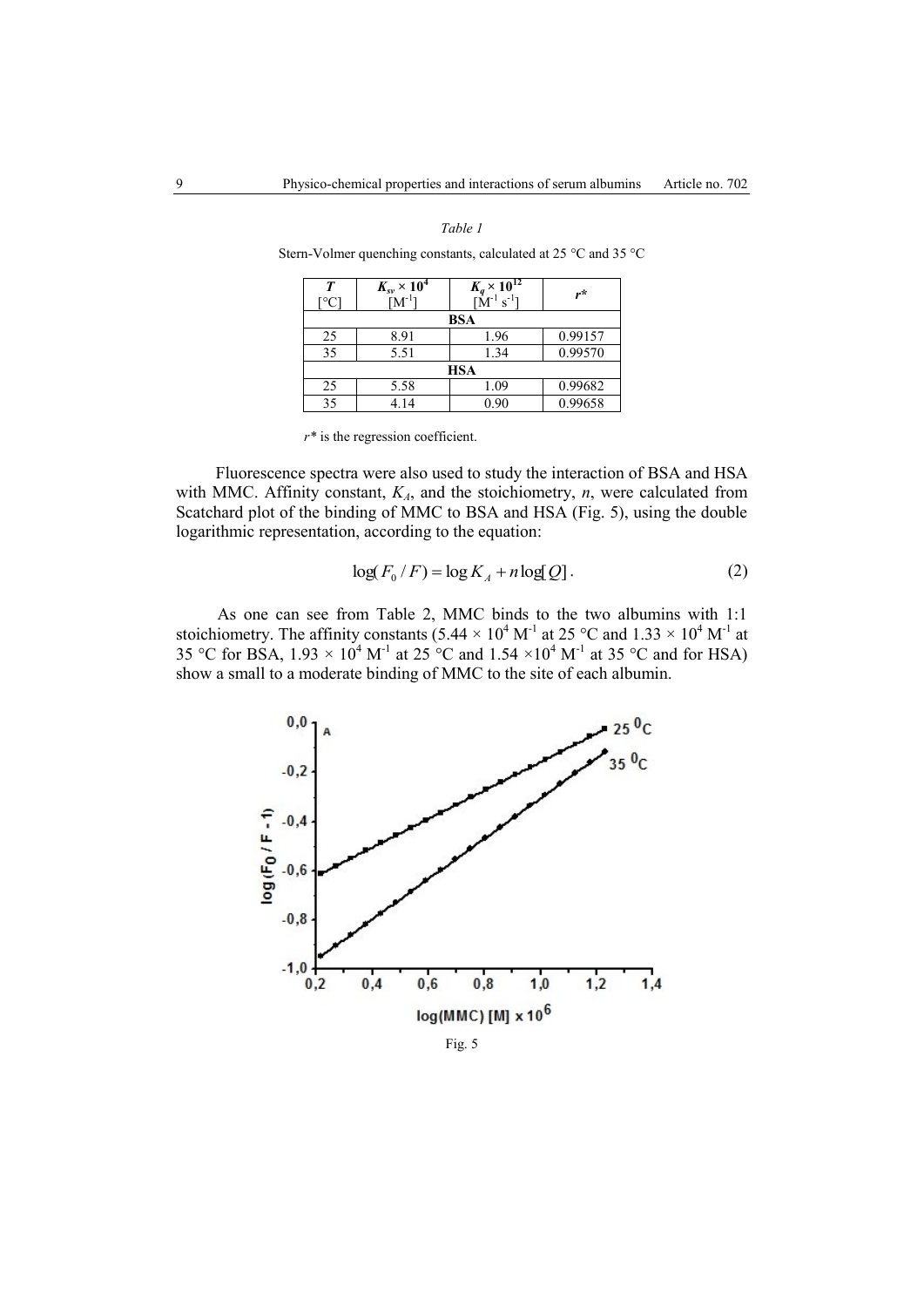

Fig. 5 (continued) – The linear fitting plots for Scatchard equation of binding of MMC to BSA (A, B) and HSA (C, D) showing the effect of increasing concentration of MMC (0–1.4) μM on the fluorescence emission of both proteins  $(2 \mu M)$ . All samples were dissolved in 100 mM HEPES buffer, at pH = 7.4 and at two different temperatures: 25 °C and 35 °C.

## *Table 2*

Affinity constant, stoichiometry, and thermodynamic parameters of the MMC binding to BSA and HSA, respectively at 25 °C and 35 °C

| $\lceil{^{\circ}C}\rceil$ | $K_A \times 10^4$<br>$[M^{-1}]$ | $\varDelta G$<br>[ $kJ$ mol <sup>-1</sup> ] | ΔH<br>[kJ mol <sup>-1</sup> ] | TAS<br>[ $kJ \text{ mol}^{-1}$ ] | n    |  |  |  |
|---------------------------|---------------------------------|---------------------------------------------|-------------------------------|----------------------------------|------|--|--|--|
| <b>BSA - MMC</b>          |                                 |                                             |                               |                                  |      |  |  |  |
| 25                        | 5.44                            | $-27.01$                                    |                               | 25.97                            | 0.98 |  |  |  |
| 35                        | 1.33                            | $-24.31$                                    | $-1.04$                       | 23.27                            | 0.95 |  |  |  |
| <b>HSA - MMC</b>          |                                 |                                             |                               |                                  |      |  |  |  |
| 25                        | 1.93                            | $-24.48$                                    | $-17.22$                      | 7.26                             | 1.07 |  |  |  |
| 35                        | 1.54                            | $-23.68$                                    |                               | 6.46                             | 0.96 |  |  |  |

## 3.3. INVESTIGATION OF THE THERMODYNAMIC FINGERPRINT OF THE INTERACTIONS OF MMC WITH HSA AND BSA

The thermodynamic parameters (*ΔG*, *ΔH*, *ΔS*) of the ligand-albumins interactions, were also determined, using the following equations:

$$
\ln \frac{K_{A2}}{K_{A1}} = \frac{\Delta H}{R} \left( \frac{1}{T_1} - \frac{1}{T_2} \right)
$$
 (3)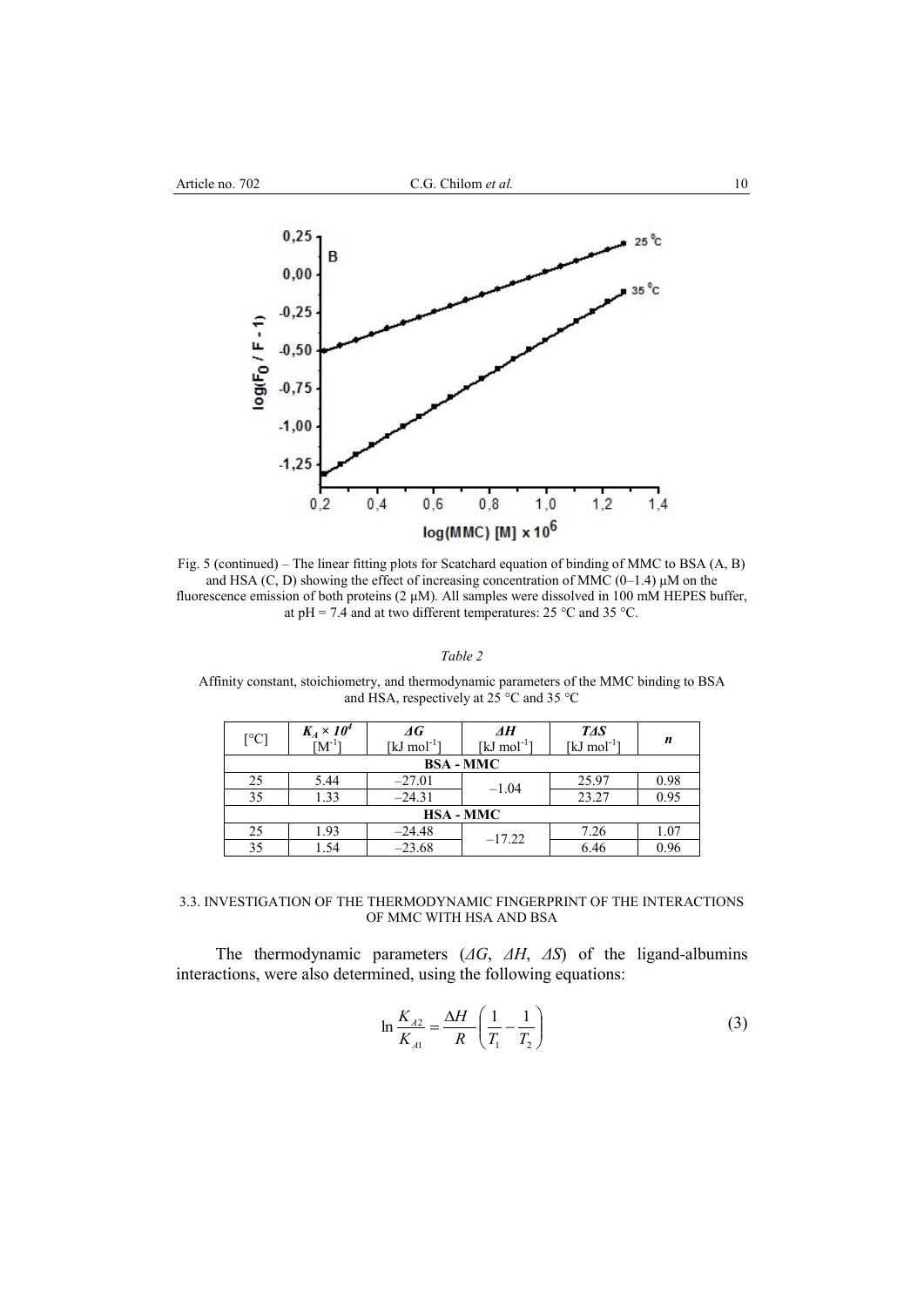$$
\Delta G = -RT \ln K_A = \Delta H - T\Delta S \,. \tag{4}
$$

The enthalpy of binding was  $-1.04 \text{ kJ mol}^{-1}$  for the BSA-MMC complex, and  $-17.22$  kJ mol<sup>-1</sup> for the HSA-MMC complex (Table 2), according to the data in the literature [4, 9]. The variation of the Gibbs free energy, *ΔG*, was found to be  $-27.01$  kJ mol<sup>-1</sup> at 25 °C and  $-24.31$  kJ mol<sup>-1</sup> at 35 °C for the BSA-MMC complex, and  $-24.48$  kJ mol<sup>-1</sup> at 25 °C and  $-23.68$  kJ mol<sup>-1</sup> at 35 °C for the HSA-MMC complex. The enthalpic term, *TΔS*, was 25.97 kJ mol<sup>-1</sup> at 25 °C and 23.27 kJ mol<sup>-1</sup> at 35 °C for the BSA-MMC complex, and 7.26 kJ mol<sup>-1</sup> at 25 °C and 6.46 kJ mol<sup>-1</sup> at 35 °C for the HSA-MMC complex. The thermodynamic parameters, listed in Table 2, show that formation of the complex, MMC-HSA, is more exothermic than that of MMC-BSA formation with a strong contribution of the hydrophobic interactions and hydrogen bonding [16].

### 3.4. FLUORESCENCE LIFETIME OF BSA AND HSA Trp RESIDUES

Structure and dynamics of proteins may be studied by observation of fluorescence decay kinetics, followed with ps and ns resolutions. In this study, BSA and HSA-mitomycin C interaction was monitored by means of Trp fluorescence decay kinetics. The fluorescence response of the most common intrinsic fluorescent amino acid in proteins, Trp, provides information on the conformational changes of proteins. These changes are usually reflected by maximum shifts in fluorescence spectra, changes in quantum yield, and alterations in fluorescence decay kinetics [13, 17]. A very common method to put in evidence the fluorescence emission properties of each Trp residue in proteins is the timeresolved fluorescence. Some studies put in evidence the existence of two or three lifetimes for Trp in serum albumins [18, 19, 20], in different experimental conditions. In this study, the fluorescence decays of Trp was monitored, for both BSA and HSA without any other ligand, and for their complexes with MMC. Fluorescence lifetime parameters were observed at 330 nm, 340 nm, and 350 nm and also above 325 nm, in order to obtain the entire Trp fluorescence emission [10]. Examples of the fluorescence lifetime decay measurements for the Trp residues in BSA and HSA, at 350 nm, are presented in Fig. 6. The blue curves are the fitted fluorescence decay of Trp while the red one is the instrument response function (IRF), recorded with the stray light signal of a dilute colloidal silica suspension  $-$  Ludox<sup>®</sup>. In the bottom of these graphics there are the weighted residuals resulting from the fitting. One can see that the fluorescence intensity decay with  $\chi^2$  was found to be around 1. As the value of this parameter is closer to 1, the lifetime fitting is considered a good one [10, 13, 21].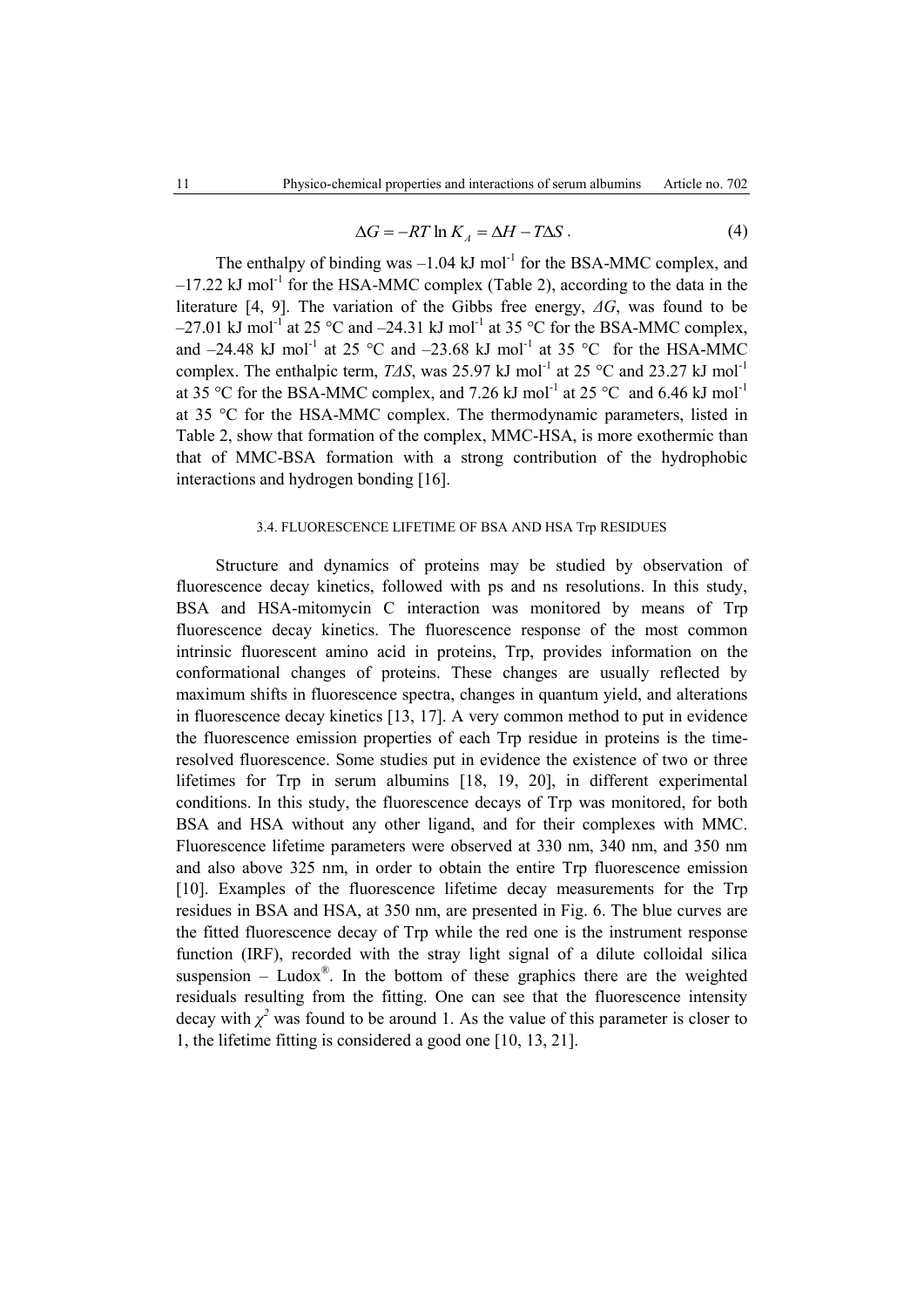

Fig. 6 – Fluorescence intensity decays of Trp residues of BSA (A) and HSA (B), measured at  $\lambda_{\text{ex}} = 283 \text{ nm}$  and  $\lambda_{\text{em}} = 350 \text{ nm}$ .

The fluorescence lifetimes of Trp from the two albumins are shown in Table 3, for two temperatures. Also, in this table, there are presented the lifetimes of the albumin-MMC complexes in 1:1 molar ratio.

| Compound       | т    | 330 nm   |          | 340 nm   |          | 350 nm   |          |          | 325 nm   |            |          |          |          |
|----------------|------|----------|----------|----------|----------|----------|----------|----------|----------|------------|----------|----------|----------|
|                | [°C] | $\tau_1$ | $\tau_2$ | $\tau_0$ | $\tau_1$ | $\tau_2$ | $\tau_0$ | $\tau_1$ | $\tau_2$ | $\tau_{0}$ | $\tau_1$ | $\tau_2$ | $\tau_0$ |
| <b>BSA</b>     | 25   | 6.35     | 2.18     | 3.95     | 6.94     | 2.41     | 4.31     | 7.34     | 2.63     | 4.54       | 7.29     | 2.48     | 4.68     |
| <b>BSA-MMC</b> |      | 6.48     | 2.23     | 3.92     | 6.81     | 2.43     | 4.24     | 7.54     | 2.67     | 4.54       | 7.38     | 2.45     | 4.68     |
| <b>HSA</b>     |      | 5.67     | 1.74     | 4.37     | 6.20     | 2.16     | 4.82     | 6.66     | 2.59     | 5.10       | 6.51     | 2.27     | 5.06     |
| <b>HSA-MMC</b> |      | 5.54     | 1.64     | 4.31     | 5.98     | 2.03     | 4.73     | 6.66     | 2.55     | 5.07       | 6.36     | 2.10     | 5.02     |
| <b>BSA</b>     | 35   | 5.23     | 1.71     | 3.52     | 6.37     | 2.16     | 3.94     | 6.01     | 2.19     | 4.10       | 7.26     | 2.30     | 4.47     |
| <b>BSA-MMC</b> |      | 5.40     | 1.79     | 3.56     | 5.81     | .97      | 3.88     | 6.64     | 2.34     | 4.17       | 7.10     | 2.31     | 4.48     |
| HSA            |      | 5.37     | l.72     | 4.04     | 5.89     | 2.12     | 4.39     | 5.88     | 2.22     | 4.59       | 6.32     | 2.21     | 4.69     |
| <b>HSA-MMC</b> |      | 5.32     | 1.69     | 3.99     | 5.63     | .97      | 4.32     | 6.14     | 2.41     | 4.60       | 6.12     | 2.08     | 4.67     |

*Table 3* Fluorescence lifetime of Trp residues in albumins, measured at 25 °C and 35 °C

The fluorescence lifetime measurements for the two albumins and for their complexes with MMC, increasing the concentration of MMC in the range 0– 14 µM, were also made, in order to confirm the mechanism of quenching in the steady-state fluorescence experiments. The results are presented in Figs. 7 and 8. One can see that, in all cases, at 330 nm the lifetime values are smaller than those obtained at 340 nm and 350 nm. One explanation for this could be that the fluorescence observed at 330 nm is due to a more hydrophobic environment than that at 340 nm and 350 nm. These data are confirmed by the results obtained in the literature for BSA [18] and HSA [20]. When fluorescence emission is recorded with the long-pass filter (cut-off wavelength 325 nm) a slight increase in average lifetime for BSA-MMC complex is observed. This increase is explained by the fact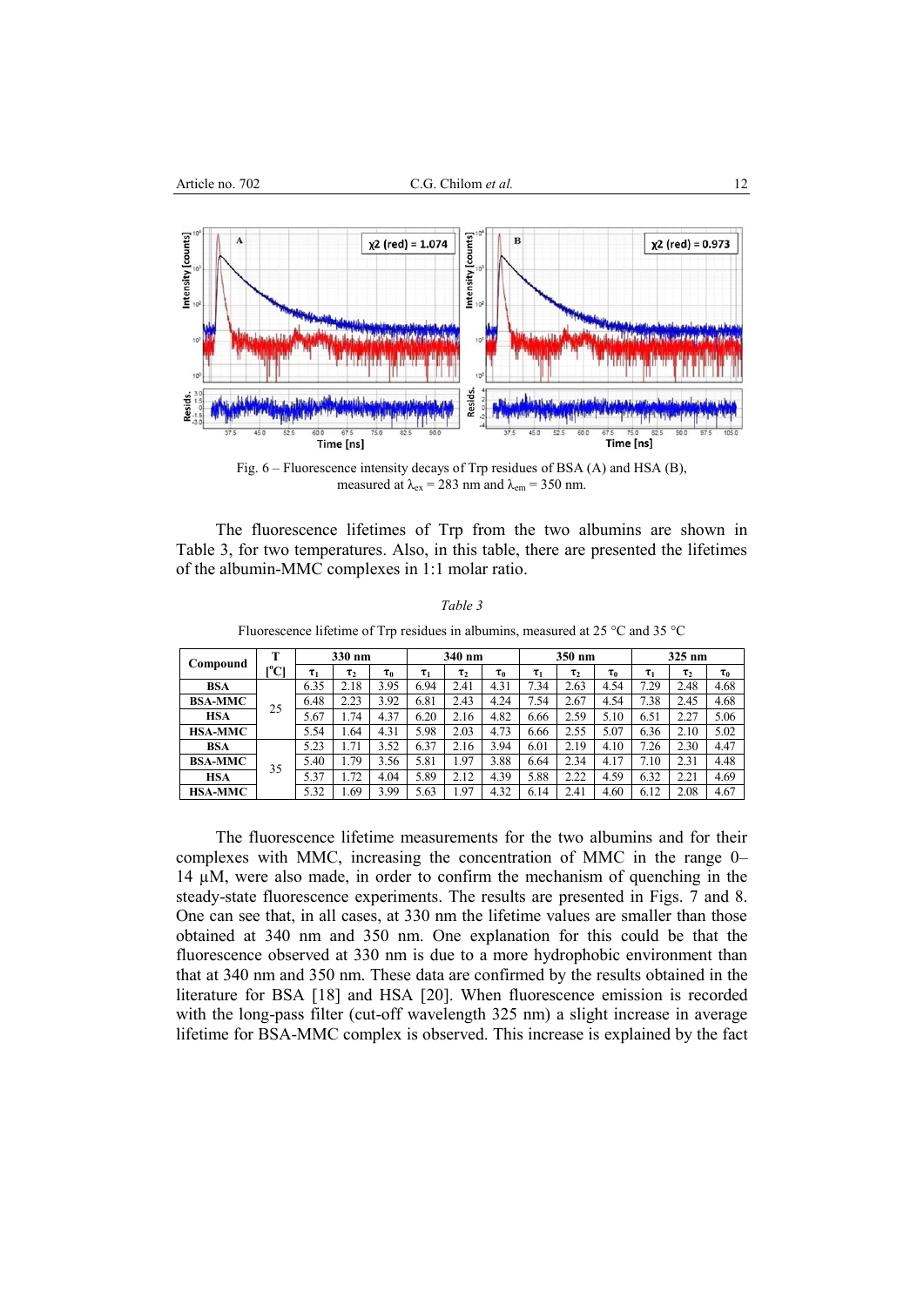that BSA contains two Trp residues and this type of filter helps to record the fluorescence emission from all Trp residues.



Fig. 7 – Fluorescence lifetime for BSA-MMC (A) and HSA-MMC (B) at  $25^{\circ}$  C; closed symbols –  $\tau_1$ , open symbols –  $\tau_2$  and open symbols with cross –  $\tau_0$ ; black symbols –  $\lambda_{em}$  = 330 nm, red symbols –  $\lambda_{em}$  = 340 nm, green symbols –  $\lambda_{em}$  = 350 nm and blue symbols –  $\lambda_{em}$  = 325 nm.

The differences between long, short and average lifetimes ( $\tau_1$ ,  $\tau_2$ , and  $\tau_0$ ), recorded at different wavelengths, are due to different orientation of the Trp residues inside the spatial conformation of the molecule [10]. Modifying the 3D conformation of the two albumins, by increasing temperature, as shown in Fig. 8, leads to a decrease of all three lifetimes above mentioned.

The free (uncomplexed) fluorophores, eliciting normal excited state properties, can emit fluorescence light after excitation pulse. In the case of pure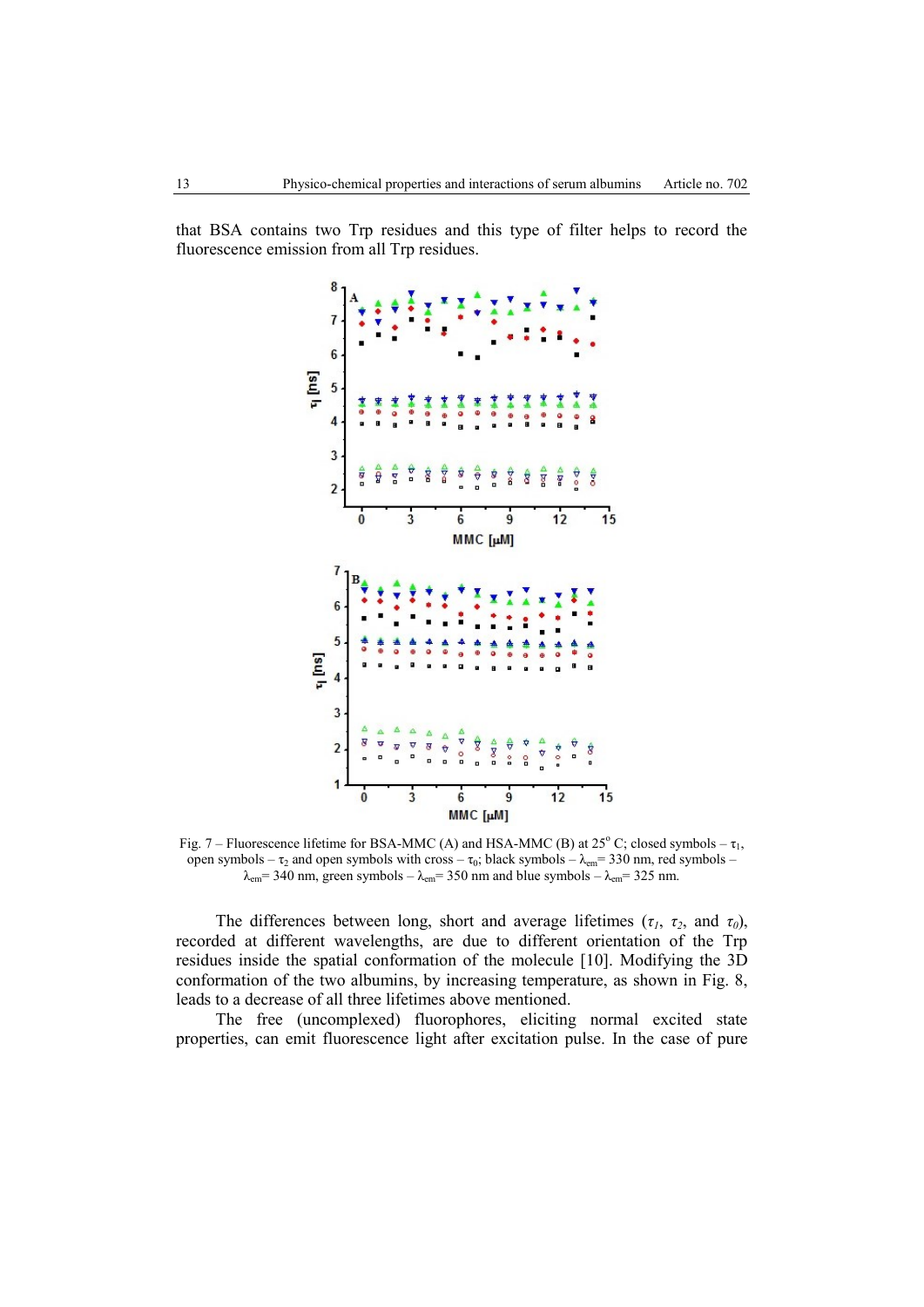static quenching, the fluorescence lifetime of the sample is not affected, because the Trp residues contained in different conformational states of BSA and HSA form a nonfluorescent complex with MMC. Therefore, the fluorescence of the sample is reduced since the quencher essentially decreases the number of free fluorescent molecules, by forming non fluorescent stable ground state complexes. This leads to an increased acquisition time of fluorescence decays (data not shown). When a pure static quenching occurs, the value of the ratio  $\tau_0/\tau$  is approximately 1 (where  $\tau_0$  is the average lifetime of the sample in absence of quencher and  $\tau$  is the average lifetime corresponding to every concentration of the quencher) [10, 14].



Fig. 8 – Fluorescence lifetime for BSA-MMC (A) and HSA-MMC (B) at  $\lambda_{em}$  = 350 nm; upper symbols (black and magenta) –  $\tau_1$ , lower symbols (red and olive) –  $\tau_2$  and middle symbols (blue and navy blue) –  $\tau_0$ ; closed symbols – 25 °C and open symbols – 35 °C.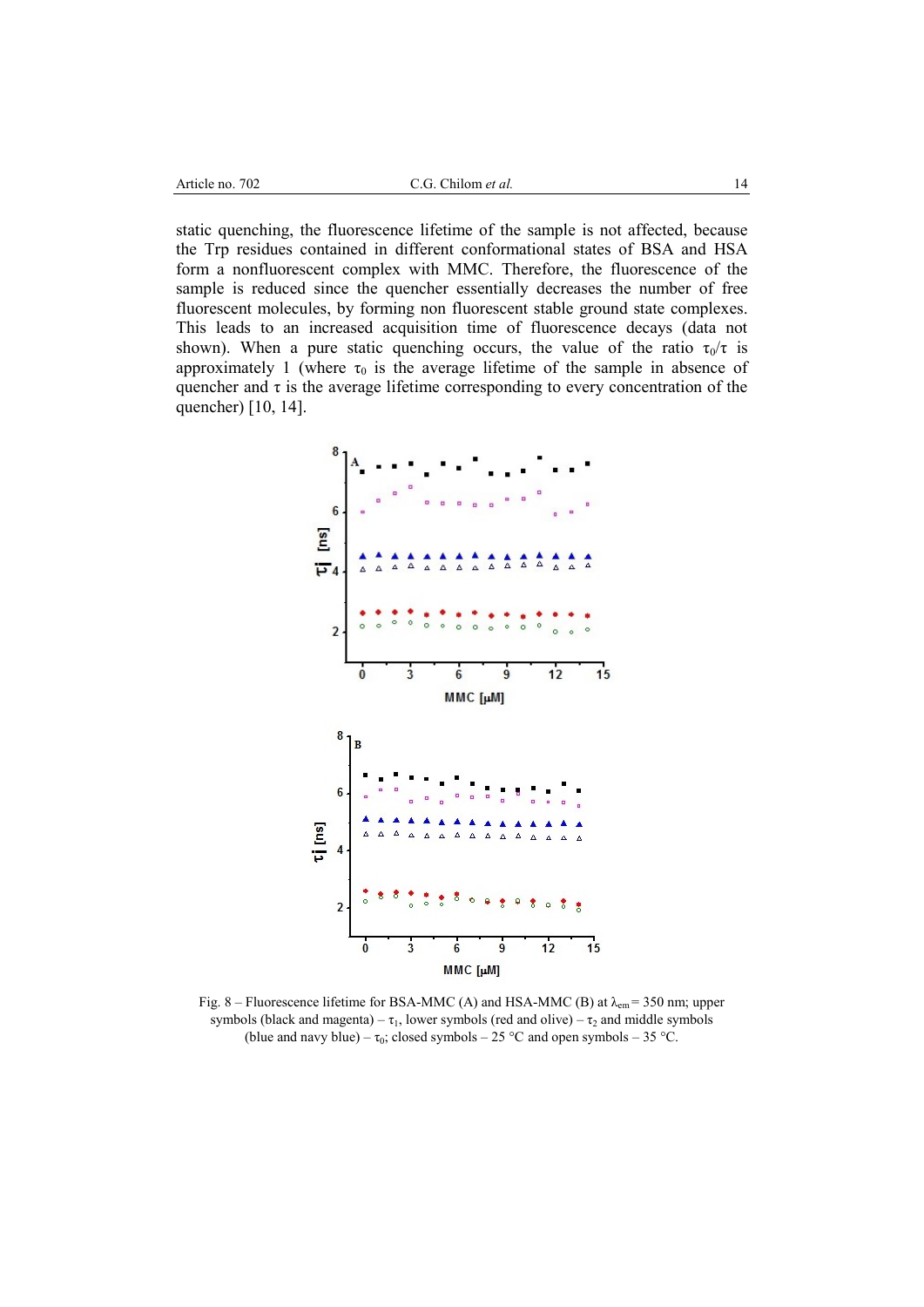From the the average lifetime values of Trp residues in the case of the two albumins (middle section of Fig.  $7$  – open symbols with cross and Fig.  $8$  – blue and navy blue symbols) we conclude that the fluorescence quenching induced by MMC is a purely static process.

## **4. CONCLUSIONS**

The binding propreties of mitomycin C to bovine and human serum albumins, in various conditions, were investigated by steady-state and time resolved fluorescence.

The fluorescence of both serum proteins are quenched by MMC, by a static mechanism.

MMC spontaneously binds to a single site both of BSA and HSA with very similar and moderate affinity constants.

The thermodynamic parameters of the MMC-albumin interaction suggest that the main role in the MMC binding to serum proteins is played by the hydrophobic interactions and hydrogen bonding.

This study is a step to a better understanding of the binding mechanism of cytostatics to serum albumins known to be important drug carriers.

#### REFERENCES

- 1. M. Dockal, M. Chang, D. C. Carter, F. Rüker, Protein Science, **9**, pp. 1455–1465, 2000.
- 2. T. Hata, Y. Sano, R. Sugawara, A. Matsumae, K. Kanamorei, T. Shima, T. Hoshi, J. Antibiot., **9**, 141–146, 1956.
- 3[. J.](http://adsabs.harvard.edu/cgi-bin/author_form?author=Jang,+J&fullauthor=Jang,%20Jongchol&charset=UTF-8&db_key=PHY) Jang[, H.](http://adsabs.harvard.edu/cgi-bin/author_form?author=Liu,+H&fullauthor=Liu,%20Hui&charset=UTF-8&db_key=PHY) Liu[, W.](http://adsabs.harvard.edu/cgi-bin/author_form?author=Chen,+W&fullauthor=Chen,%20Wei&charset=UTF-8&db_key=PHY) Chen, [G.](http://adsabs.harvard.edu/cgi-bin/author_form?author=Zou,+G&fullauthor=Zou,%20Guolin&charset=UTF-8&db_key=PHY) Zou, J. Molec. Struct., **928**, 1, pp. 72–77, 2009.
- 4[. www.sigmaaldrich.com/catalog/product/sigma/m4287?lang=en&region=RO](http://www.sigmaaldrich.com/catalog/product/sigma/m4287?lang=en®ion=RO)
- 5. M. Tomasz, Chemistry & Biology, **2**, 575–579, 1995.
- 6. K. A. Kenedy, J. D. McGurl, L. Leondaridis, O. Alabaster, Cancer Research, **45**, pp. 3541–3547, 1985.
- 7. N[. Hideshi,](http://www.sciencedirect.com/science/article/pii/037851739090290K) S[. Kenji,](http://www.sciencedirect.com/science/article/pii/037851739090290K) J. [Kazuhiko,](http://www.sciencedirect.com/science/article/pii/037851739090290K) M. [Yasunori,](http://www.sciencedirect.com/science/article/pii/037851739090290K) S. [Toshikatsu,](http://www.sciencedirect.com/science/article/pii/037851739090290K) F. Sigeru, Intl. J. [Pharmaceutics,](http://www.sciencedirect.com/science/journal/03785173) **[58](http://www.sciencedirect.com/science/journal/03785173/58/1)**, [1,](http://www.sciencedirect.com/science/journal/03785173/58/1) pp. 79–87, 1990.
- 8. I. Takahashi, T. Ohnuma, S. Kavy, S. Bhardwaj, J. F. Holland, Br. J. Cancer, **41**, pp. 602–608, 1980.
- 9. S. Bi, Y. Sun, C. Qiao, H. Zhang, C. Liu, J. Luminescence, **129**, 5, pp. 541–547, 2009.
- 10. J. R. Lakowicz, *Principles of Fluorescence Spectroscopy*, Plenum, New York, 1999.
- 11. C. Chilom, G. Barangă, D. Găzdaru, A. Popescu, J. Optoelectron. Adv. Materials, **15**, 3–4, pp. 311–316, 2013.
- 12. D.C. Carter, J. X. Ho, Advanced in Protein Chemistry, 45, 153–203, 1994.
- 13. P. B. T. Hill, A. S. Bellamy, *Antitumor Drug Radiation Interactions*, CRC Press, 1989.
- 14. B. Valeur, *Molecular Fluorescence*, Wiley-VCH Verlag GmbH, 2001.
- 15. S. Deepa, A. K. Mishra, I. Pharm. Biomed. Anal., **38**, pp. 556–563, 2005.
- 16. C. Chilom*,* A. Popescu, C. T. Crăescu, Rom. J. Phys., **51**, 3–4, pp. 443–457, 2006.
- 17. O. J. RolinskI, A.Martin, D. J. S. Birch, Ann. N.Y. Acad. Sci., **1130**, pp. 314–319, 2008.